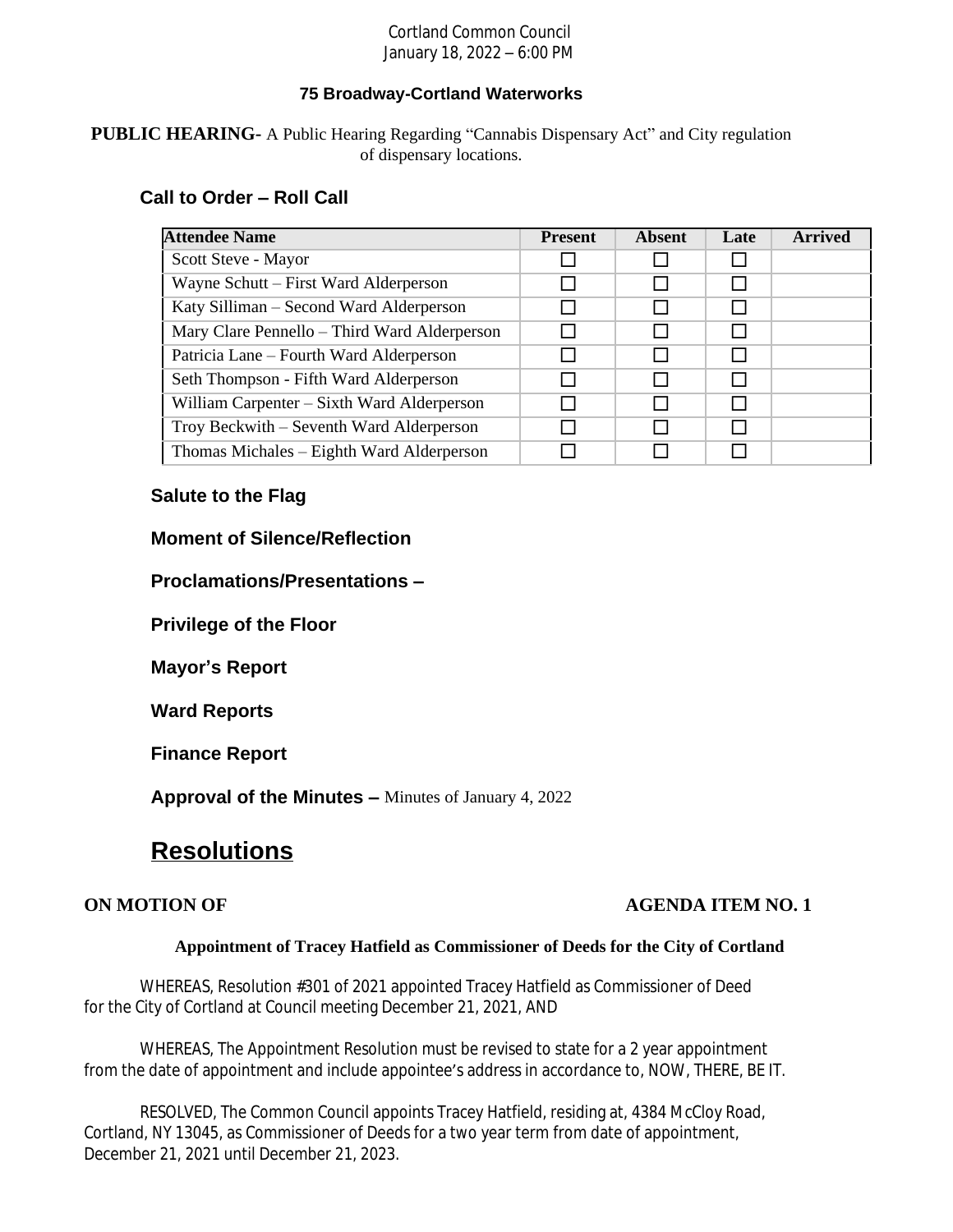# **ON MOTION OF AGENDA ITEM NO. 2**

### **Appointment of Nicole Bennett as Commissioner of Deeds for the City of Cortland**

WHEREAS, New York State Executive Law Article 6 section 139 provides that Commissioners of Deeds in the cities of this state shall be appointed by the Common Councils of such cities and shall hold office for the term of 2 years from the date of their appointment, and until others are appointed in their places, AND

WHEREAS, there is a vacancy in the Office of Commissioner of Deeds, NOW, THEREFORE, BE IT

RESOLVED, The Common Council appoints Nicole Bennett, residing at 5346 East Homer Crossing Rd, Cortland, NY 13045 as Commissioner of Deeds for a two year terms from date of appointment, January 18, 2022 until January 18, 2024.

# **ON MOTION OF AGENDA ITEM NO. 3**

#### **Retention and Disposition Schedule for New York Local Government Records**

WHEREAS, to keep accreditation, the Common Council must adopt the Retention and Disposition Schedule for New York Local Government Records (LGS-1 ) issued pursuant to Article 57-A of the Arts and Cultural Affairs Law, and containing legal minimum retention periods for local government record, NOW, THEREFORE,BE IT

RESOLVED, that the Retention and Disposition Schedule for New York Local Government Records is hereby adopted for use by all officers in legally disposing of valueless records listed there in, AND BE IT FURTHER,

RESOLVED, that in accordance with Article 57-A;

- (a) only those records will be disposed of that are described in Retention and Disposition Schedule for New York Local Government Records (LGS-1), after they have met the minimum retention periods described therein;
- (b) only those records will be disposed of that do not have sufficient administrative, fiscal, legal, or historical value to merit retention beyond established legal minimum periods.

# **ON MOTION OF AGENDA ITEM NO. 4**

### **Authorize Mortgage Subordination & Agreement**

WHEREAS, the City of Cortland (the "City) provided assistance to a City resident (the "resident") to replace a sewer lateral at her residence in the City under the City's fiscal year 2019 water and sewer lateral replacement program, AND

WHEREAS, said resident gave a mortgage to the City in the amount of the assistance provided for the lateral replacement, AND

WHEREAS, said resident applied for funds from First National Bank (the "Bank") of Dryden to pay off an existing mortgage in part, AND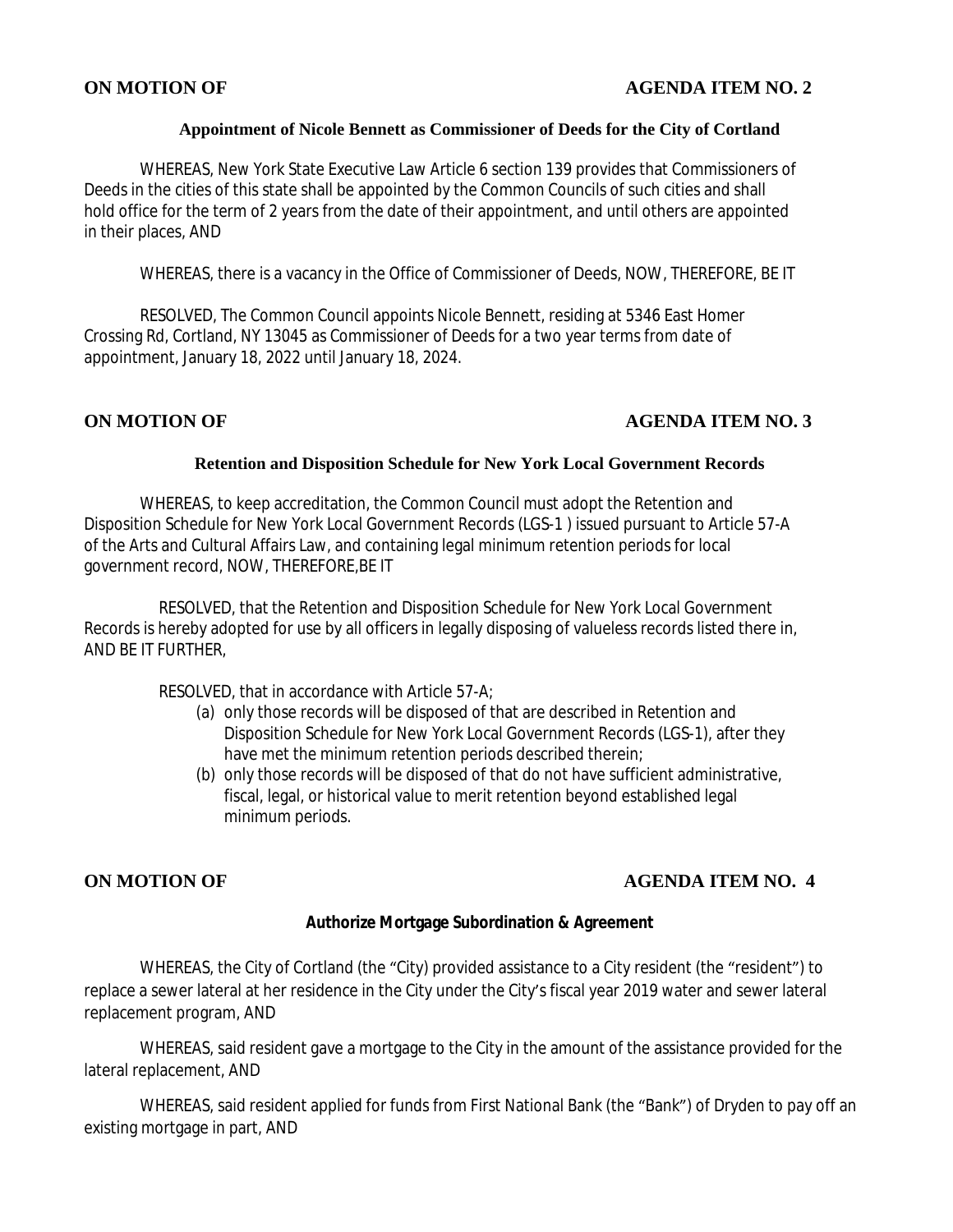WHEREAS, the Bank approved the resident's request for a new mortgage with the understanding that the Bank's mortgage would be first mortgage on her residential property, AND

WHEREAS, the timing of the recording of the City's mortgage for the sewer lateral assistance resulted in the City's mortgage being a superior lien to the Bank's mortgage, AND

WHEREAS, when it was discovered that the City's mortgage would be a superior lien to the Bank's mortgage, the resident requested that the City subordinate its mortgage to the Bank's mortgage, AND

WHEREAS, the City's Loan Committee reviewed the facts of this subordination request and has made a recommendation to the City's Common Council that the Council approve the request, NOW, THEREFORE, BE IT

RESOLVED that the City of Cortland subordinates its mortgage recorded as instrument #2012-07451 on December 20, 2021 with the Cortland County Clerk to a mortgage given to First National Bank of Dryden by the resident for \$62,000, and further authorizes Mayor Scott Steve to sign a subordination agreement for the same.

# **ON MOTION OF AGENDA ITEM NO. 5**

# **Participation in County Mutual Aid Plan**

WHEREAS, The City of Cortland strives to protect its citizens from the dangers of fire and other calamities through the services provided by the City of Cortland Fire Department, AND

WHEREAS, The Cortland Fire Department may be summoned for a response that overtaxes its resources including but not limited to apparatus, equipment and personnel, AND

WHEREAS, Mutual Aid is organized, supervised, coordinated, cooperative, reciprocal assistance in which personnel, equipment and physical facilities of all participating fire departments, regardless of type or size, are utilized for fire or other emergencies in which the services of firefighters would be used throughout the County of Cortland and adjacent areas, AND

WHEREAS, any duly established fire department or fire company existing in the County of Cortland may participate in the Cortland County Fire Service Mutual Aid Plan, (hereafter, the Plan), by filing a resolution with the Cortland County Department of Emergency Response and Communications. Such resolution shall state that the fire department or Fire Company elects to participate in the Plan and will comply with the provisions of the Plan. The resolution shall also state that the fire department or fire company shall recognize a call for assistance from another fire department through the Cortland County Communications Center under the direction of the Cortland County Fire Coordinator, NOW THEREFORE BE IT

RESOLVED, that the City of Cortland Common Council affirms the participation of the City of Cortland Fire Department in the Cortland County Fire Service Mutual Aid Plan for a two year term beginning on January 1, 2022 and ending December 31, 2023 and authorizes the Mayor to sign the agreement.

# **ON MOTION OF AGENDA ITEM NO. 6**

#### **Appoint Members to Fire Commission**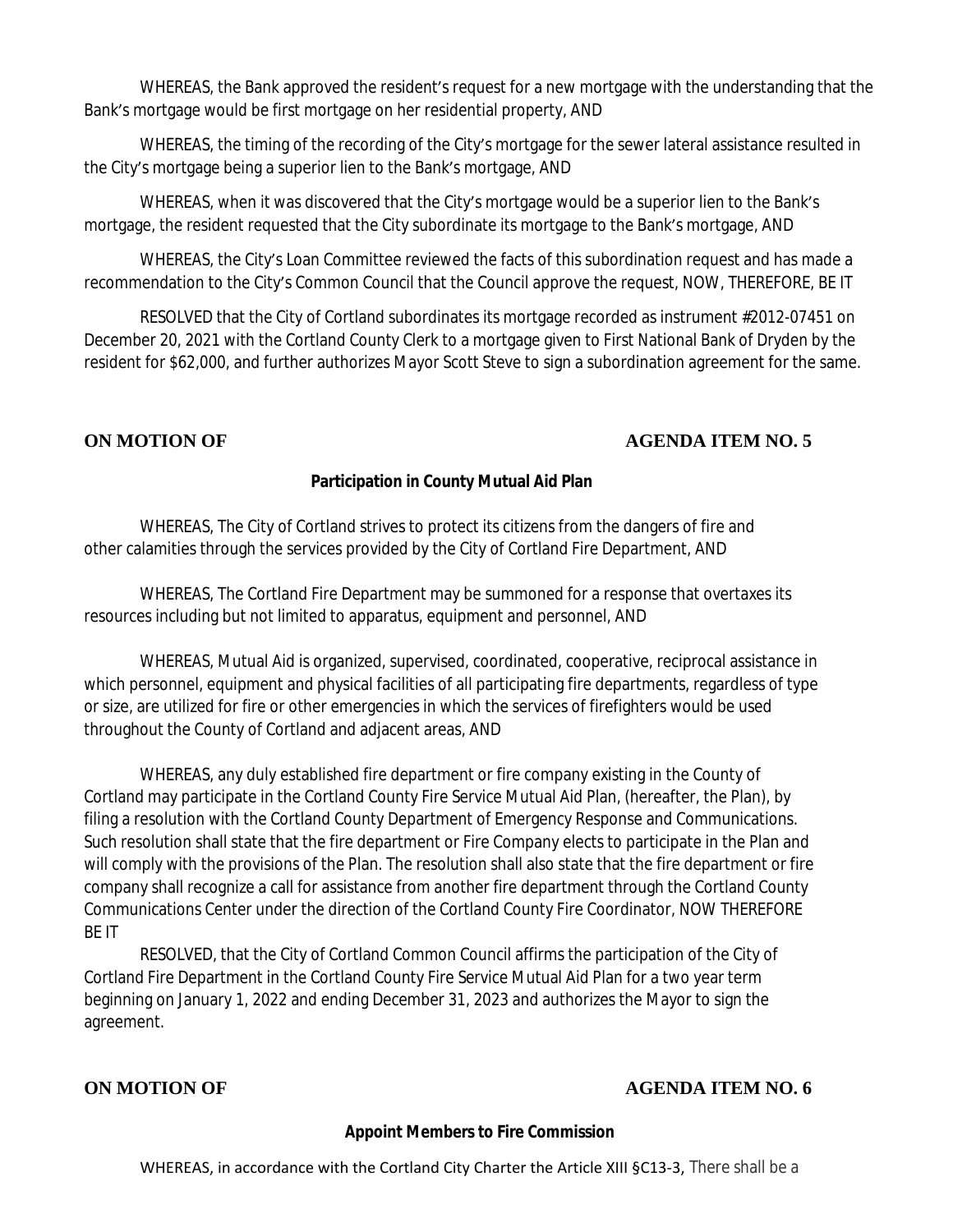Fire Commission consisting of five members, all of whom shall be appointed by the Mayor with confirmation by the Common Council and shall be qualified electors of the City of Cortland, one shall receive the concurrence of the Board of Engineers of the Fire Department prior to confirmation by the Common Council, and shall be a volunteer fire fighter, AND

WHEREAS, one, not a City employee, shall receive concurrence of the Paid Fire Fighters Association prior to confirmation of the Common Council. The Commissioners shall serve three-year terms with no compensation, except the Common Council may authorize compensation for expenses. The Fire Commission shall, at the beginning of each year, elect one of its members as Chair, AND

WHEREAS, there are currently two seats on said commission that will expire January 31, 2022, AND

WHEREAS, the Mayor has nominated Bonnie Heath of 18 Follow Hollow Road, Cortland, New York 13045 and William Starr of 9 Ridgeview Avenue, Cortland New York, 13045 to the Fire Commission for a term expiring January 31, 2025, NOW, THEREFORE, BE IT

RESOLVED, that the Common Council does hereby affirm the appointments of Bonnie Heath of 18 Follow Hollow Road, Cortland, New York 13045 and William Starr of 9 Ridgeview Avenue, Cortland New York, 13045 to the Fire Commission for a term expiring January 31, 2025.

# **ON MOTION OF AGENDA ITEM NO. 7**

# **Emergency Repair to Fire Engine**

WHEREAS, the City of Cortland strives to protect its citizens from the dangers of fire and other calamities through the services provided by the City of Cortland Fire Department, AND

WHEREAS, the Cortland Fire Department has acquired the necessary equipment and apparatus to provide fire protection services to the citizens of Cortland, AND

WHEREAS, the Cortland Fire Department maintains said equipment and apparatus in a constant state of readiness through regular maintenance, upkeep and repair, AND

WHEREAS, unforeseen and unplanned issues occur which are significant and are considered major repairs to apparatus operated by the Cortland Fire Department and due to the unpredictable timeline and significant cost cannot be planned for and budgeted within the Fire Department Budget AND,

WHEREAS, repair to said apparatus is necessary and in the best interest of the Department and City to continue to provide the exceptional service to the citizens of Cortland and maintain the fleet within the apparatus service life plan, NOW THEREFORE BE IT

RESOLVED, that the City of Cortland Common Council authorizes the expenditure of funds payable to Cummins Northeast, Syracuse, NY Branch, 6193 Eastern Avenue, Syracuse, NY 13211 from the Department Budget Line A3410-540200 Cont Motor Equipment in the amount of \$44,560.93 to pay the cost of replacement of a motor and components for the 2010 KME Fire Engine (#201) used by the Cortland Fire Department.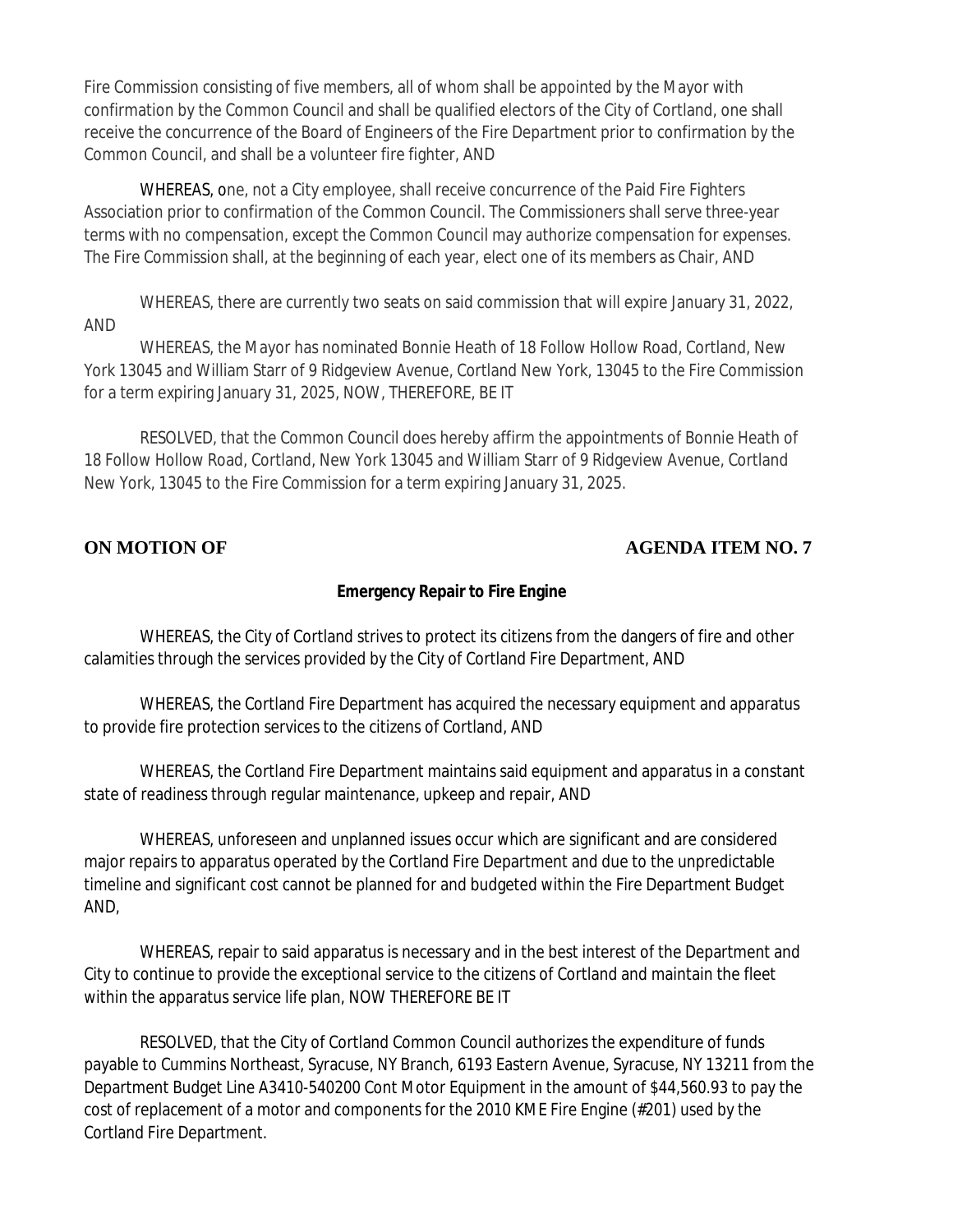### **ON MOTION OF AGENDA ITEM NO. 8**

### **To Accept and Recognize Donations to Cortland Youth Bureau**

WHEREAS, donations have been given to the Cortland Youth Bureau, AND

WHEREAS, the Common Council must accept and allocate such funds, AND

WHEREAS, the Mayor, Common Council and Court Youth Bureau wish to publicly recognize these

donations and the generosity of the donors, NOW, THEREFORE, BE IT,

RESOlvED, that the Common Council accepts the donations listed below, and appropriates these

funds to the Cortland Youth Bureau operating budget accounts outlined below.

| Pat & Bev Ryan              | \$10,00.00 | Suggest Park Amenities A-7110.5405.02 |                |
|-----------------------------|------------|---------------------------------------|----------------|
| Todd & Michelle Funk        | \$500.00   | Youth Center                          | A-7330.5405    |
| <b>Community Foundation</b> |            |                                       |                |
| (Mary & Alber Beilby)       | \$300.00   | Athletic Equipment                    | A-7140.5405    |
| Beverly Ellefson            | \$150.00   | <b>Youth Center</b>                   | A-73305.405    |
| Randy & Susan Weatherby     | \$50.00    | Music Trust Fund                      | Trust & Agency |

# **ON MOTION OF AGENDA ITEM NO. 9**

#### **Adoption of Local Law #1 of 2022 Amending Article §300 Relating to Solar Farms**

 WHEREAS, a public hearing was held January 4, 2022 regarding proposed changes in zoning for solar farms at which no one was present to speak, AND

WHEREAS, Article §300-42 Industrial Permitted and Special Permitted Uses allows for solar, ground mounted units to be permitted in GI district with a special use permit, AND

WHEREAS, Article §300-1663 M Solar Photovoltaic Systems provides that ground mounted solar photovoltaic systems are prohibited except in GI districts and with a special use permit, NOW, THEREFORW, BE IT

RESOLVED, The Common Council approves Adoption of Local Law #1 of 2022 Amending Article §300 to allow solar farms in GI districts.

### **ON MOTION OF AGENDA ITEM NO. 10**

#### **AGENDA ITEM NO. 10**

### **Rescind Resolution #273 of 2021 & Authorize Zoning Change from R-1 to GB-2 for Tax Map Parcel #87.53-03-16.200**

WHEREAS, The Common Council Held a Public Hearing on October 5<sup>th</sup> and 19th, 2021 for the purpose of consideration of a zoning change on tax map parcel #87.53-03-16.200, AND